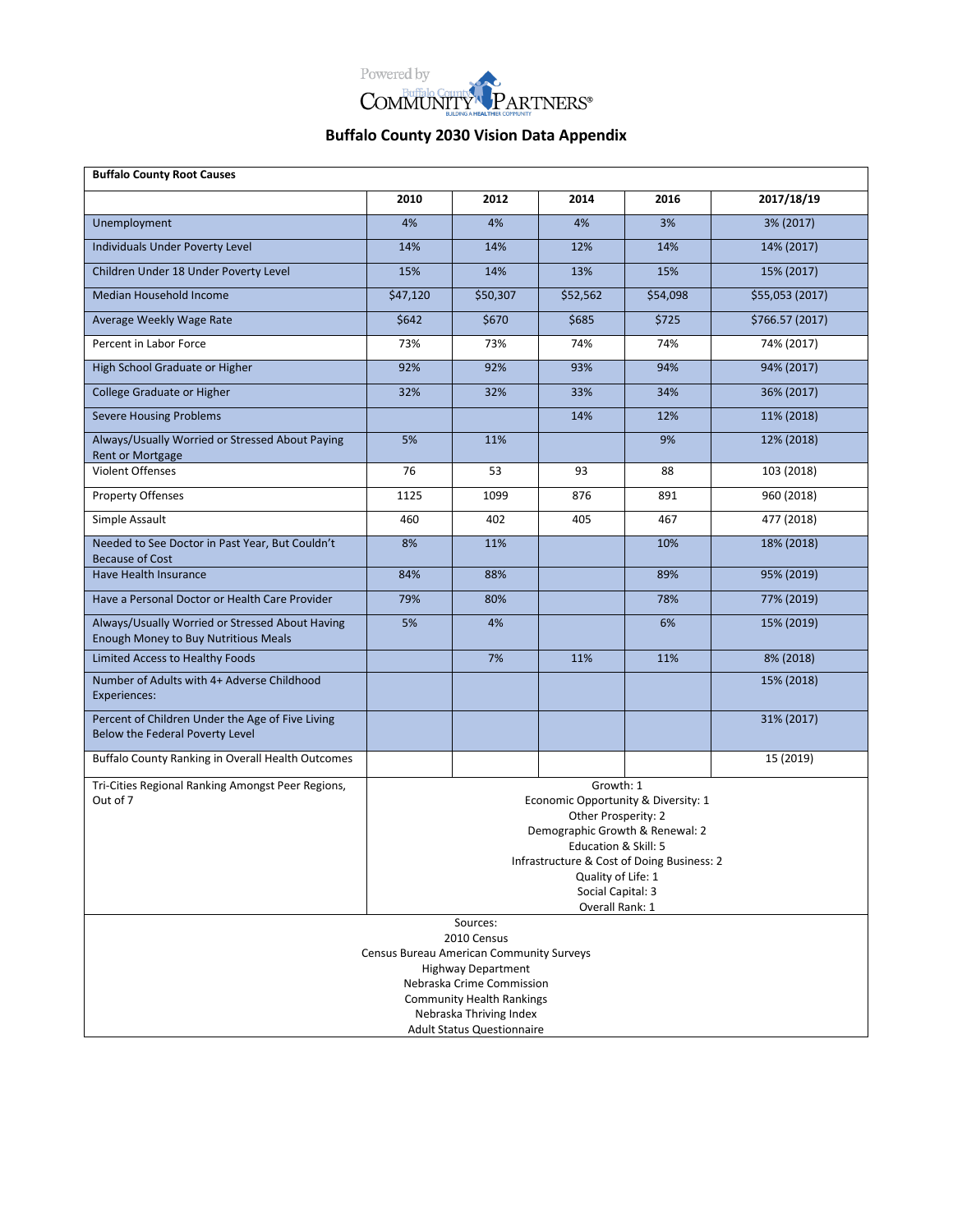

| Youth Reporting Substances are Easy to Obtain - Nebraska Risk and Protective Factor Student Survey |           |      |      |      |      |            |      |      |            |      |      |      |      |      |      |
|----------------------------------------------------------------------------------------------------|-----------|------|------|------|------|------------|------|------|------------|------|------|------|------|------|------|
|                                                                                                    | 8th Grade |      |      |      |      | 10th Grade |      |      | 12th Grade |      |      |      |      |      |      |
|                                                                                                    | 2010      | 2012 | 2014 | 2016 | 2018 | 2010       | 2012 | 2014 | 2016       | 2018 | 2010 | 2012 | 2014 | 2016 | 2018 |
| Alcohol                                                                                            | 35%       | 33%  | 25%  | 31%  | 35%  | 58%        | 56%  | 58%  | 48%        | 52%  | 78%  | 68%  | 60%  | 60%  | 64%  |
| Marijuana                                                                                          | 10%       | 13%  | 6%   | 11%  | 14%  | 35%        | 34%  | 27%  | 28%        | 34%  | 58%  | 36%  | 40%  | 44%  | 44%  |
| <b>Prescription Drugs</b>                                                                          | 19%       | 18%  | 13%  | 16%  | 23%  | 38%        | 34%  | 26%  | 25%        | 28%  | 42%  | 29%  | 34%  | 23%  | 28%  |

| Youth Access to Alcohol (of those that drank) - Youth Risk Behavior Survey                                          |     |     |                                                                             |     |     |  |  |  |  |
|---------------------------------------------------------------------------------------------------------------------|-----|-----|-----------------------------------------------------------------------------|-----|-----|--|--|--|--|
| Bought It in a Store (Liguor Store, Gas Station,<br>Supermarket, etc.)                                              | 5%  | 2%  | 3%                                                                          | 2%  | 3%  |  |  |  |  |
| Bought It at a Restaurant, Bar, or Club                                                                             | 1%  | 1%  | 3%                                                                          | 2%  | 1%  |  |  |  |  |
| Bought It at a Public Event                                                                                         | 2%  |     | 1%                                                                          |     | 1%  |  |  |  |  |
| Gave Someone Money to Buy It for Them                                                                               | 22% | 19% | 19%                                                                         | 19% | 18% |  |  |  |  |
| Someone Gave It to Me                                                                                               | 37% | 42% | 32%                                                                         | 40% | 37% |  |  |  |  |
| Took it From a Store or Family Member                                                                               | 10% | 9%  | 13%                                                                         | 11% | 15% |  |  |  |  |
| Some Other Way                                                                                                      | 23% | 26% | 29%                                                                         | 26% | 25% |  |  |  |  |
|                                                                                                                     |     |     | Youth Access to Marijuana (of those that used) - Youth Risk Behavior Survey |     |     |  |  |  |  |
| From Home                                                                                                           |     | 4%  | 3%                                                                          | 4%  | 3%  |  |  |  |  |
| From a Party or Public Event                                                                                        |     | 9%  | 8%                                                                          | 8%  | 5%  |  |  |  |  |
| I Got It at School                                                                                                  |     | 3%  | 3%                                                                          | 1%  | 2%  |  |  |  |  |
| From a Friend or Friend's Home                                                                                      |     | 52% | 53%                                                                         | 52% | 51% |  |  |  |  |
| Someone Else Got It For Me                                                                                          |     | 32% | 33%                                                                         | 35% | 40% |  |  |  |  |
| Youth Access to Prescription Drugs (of those that used) - Nebraska Risk and Protective Factor Student Survey        |     |     |                                                                             |     |     |  |  |  |  |
| From a Family Member Without Permission                                                                             |     | 28% | 25%                                                                         |     | 20% |  |  |  |  |
| From a Party or Public Event                                                                                        |     | 9%  | 5%                                                                          |     | 6%  |  |  |  |  |
| I Got It at School                                                                                                  |     | 7%  | 10%                                                                         |     | 6%  |  |  |  |  |
| From a Friend of Friend's Home                                                                                      |     | 33% | 32%                                                                         |     | 36% |  |  |  |  |
| Someone Else Got It for Me                                                                                          |     | 24% | 27%                                                                         |     | 33% |  |  |  |  |
| Youth Access to Electronic Vapor Products (of those that used) - Nebraska Risk and Protective Factor Student Survey |     |     |                                                                             |     |     |  |  |  |  |
| Bought at a Store (Supermarket, Gas Station, Vape<br>Store, etc.)                                                   |     |     |                                                                             | 8%  | 10% |  |  |  |  |
| I Got Them From the Internet                                                                                        |     |     |                                                                             | 8%  | 2%  |  |  |  |  |
| I Gave Someone Money to Buy Them For Me                                                                             |     |     |                                                                             | 14% | 21% |  |  |  |  |
| I Borrowed Them From Someone Else                                                                                   |     |     |                                                                             | 45% | 48% |  |  |  |  |
| A Person 18 Years Old or Older Gave Them to Me                                                                      |     |     |                                                                             | 12% | 12% |  |  |  |  |
| I Took Them From a Store or Another Person                                                                          |     |     |                                                                             | 1%  |     |  |  |  |  |
| Some Other Way                                                                                                      |     |     |                                                                             | 13% | 7%  |  |  |  |  |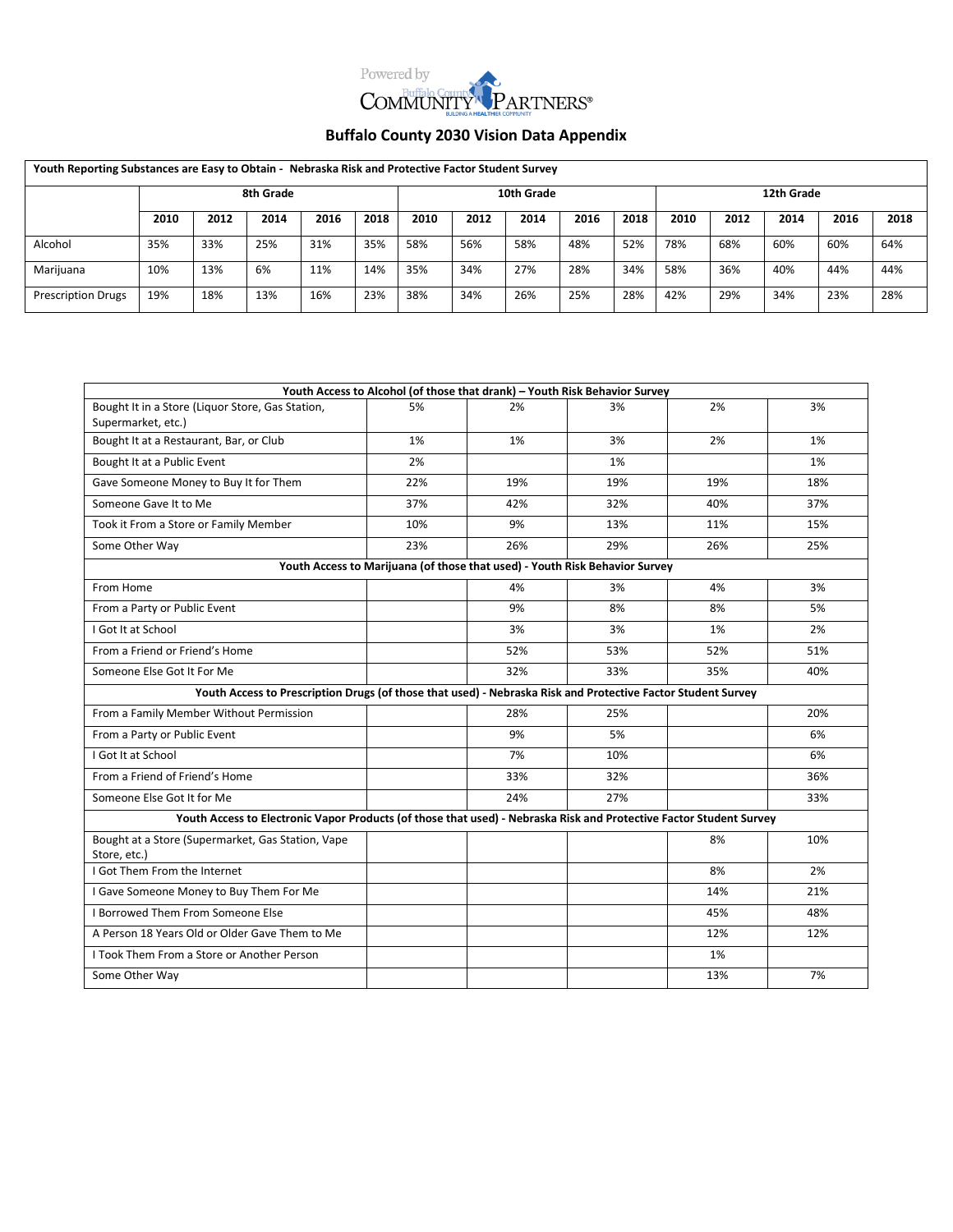

**Buffalo County Adult Risk Factors – Adult Status Questionnaires**

| <b>Mental Health</b>                                                             | 2010 | 2012 | 2014 | 2016 | 2018 |
|----------------------------------------------------------------------------------|------|------|------|------|------|
| Felt Sad, Blue, or Depressed for 10+ Days in the Past<br>30 Days                 | 14%  | 10%  |      | 9%   | 11%  |
| Felt Worried, Tense, or Anxious for 10+ Days in the<br>Past 30 Days              | 20%  | 13%  |      | 21%  | 20%  |
| Told by Doctor, Nurse, or Health Professional They<br>Have a Depressive Disorder | 14%  | 17%  |      | 14%  | 21%  |
| Seriously Considered Suicide in Past Year                                        |      |      |      |      | 8%   |
| Attempted Suicide in Past Year                                                   |      |      |      |      | 1%   |
| Provided Regular Care/Assistance to a Friend of<br>Family Member in Past 30 Days |      |      |      | 16%  | 20%  |
| Usually or Always Get the Social and Emotional<br><b>Support They Need</b>       |      |      |      |      | 69%  |

| <b>Substance Abuse</b>                                             | 2010 | 2012 | 2014 | 2016 | 2018 |
|--------------------------------------------------------------------|------|------|------|------|------|
| Drank in the Past 30 Days                                          | 55%  | 55%  |      | 62%  | 68%  |
| Binge Drank at Least Once in the Past 30 Days                      | 16%  | 18%  |      | 25%  | 35%  |
| Used Marijuana in the Past 30 days                                 |      |      |      | 7%   | 5%   |
| Used Prescription Drugs (Not Prescribed) in Past 30<br><b>Days</b> |      |      |      | 4%   | 6%   |
| Have Ever Used an Electronic Vapor Product                         |      |      |      | 22%  | 17%  |
| Use Electronic Vapor Product Every Day or Some<br>Days             |      |      |      | 19%  | 27%  |

| <b>Physical Health</b>                                                                                           | 2010 | 2012 | 2014 | 2016 | 2018/19 |
|------------------------------------------------------------------------------------------------------------------|------|------|------|------|---------|
| BMI of $30+$                                                                                                     | 31%  | 31%  |      | 30%  | 36%     |
| BMI of 25-29.9                                                                                                   | 29%  | 36%  |      | 34%  | 31%     |
| Participated in Physical Activity Outside of Job in<br>Past 30 Days                                              | 77%  | 78%  |      | 75%  | 76%     |
| Did Not Drink Soda in Past 30 Days                                                                               |      | 38%  |      | 36%  | 47%     |
| Did Not Drink fruit Juice in Past 30 Days                                                                        |      |      |      | 53%  | 56%     |
| Ate Fruit at Least 10 days Out of the Past 30 Days                                                               |      | 75%  |      | 77%  | 64%     |
| Ate Dark Green Vegetables at Least 10 Days Out of<br>the Past 30 Days                                            | 31%  | 31%  |      | 30%  | 36%     |
| Ate Other Vegetables at least 10 Days Out of the<br>Past 30 Days (tomatoes, lettuce, cabbage, potatoes,<br>etc.) | 29%  | 36%  |      | 34%  | 31%     |
| Told by Doctor, Nurse, or Health Professional They<br><b>Have Diabetes</b>                                       | 5%   | 8%   |      | 8%   | 9%      |
| Told by Doctor, Nurse, or Health Professional They<br>Have Prediabetes or Borderline Diabetes                    | 1%   | 5%   |      | 7%   | 7%      |

| Safety                                           | 2010 | 2012 | 2014 | 2016 | 2018 |
|--------------------------------------------------|------|------|------|------|------|
| Always/Nearly Always Use Seat Belts When Driving | 90%  | 82%  |      | 84%  | 91%  |
| or Riding in a Car                               |      |      |      |      |      |
| Driven When Have Perhaps Had Too Much to Drink   | 2%   | 2%   |      | 6%   | 9%   |
| in Past 30 Days                                  |      |      |      |      |      |
| Texted or E-Mailed While Driving in Past 30 Days |      | 35%  |      | 37%  | 54%  |
|                                                  |      |      |      |      |      |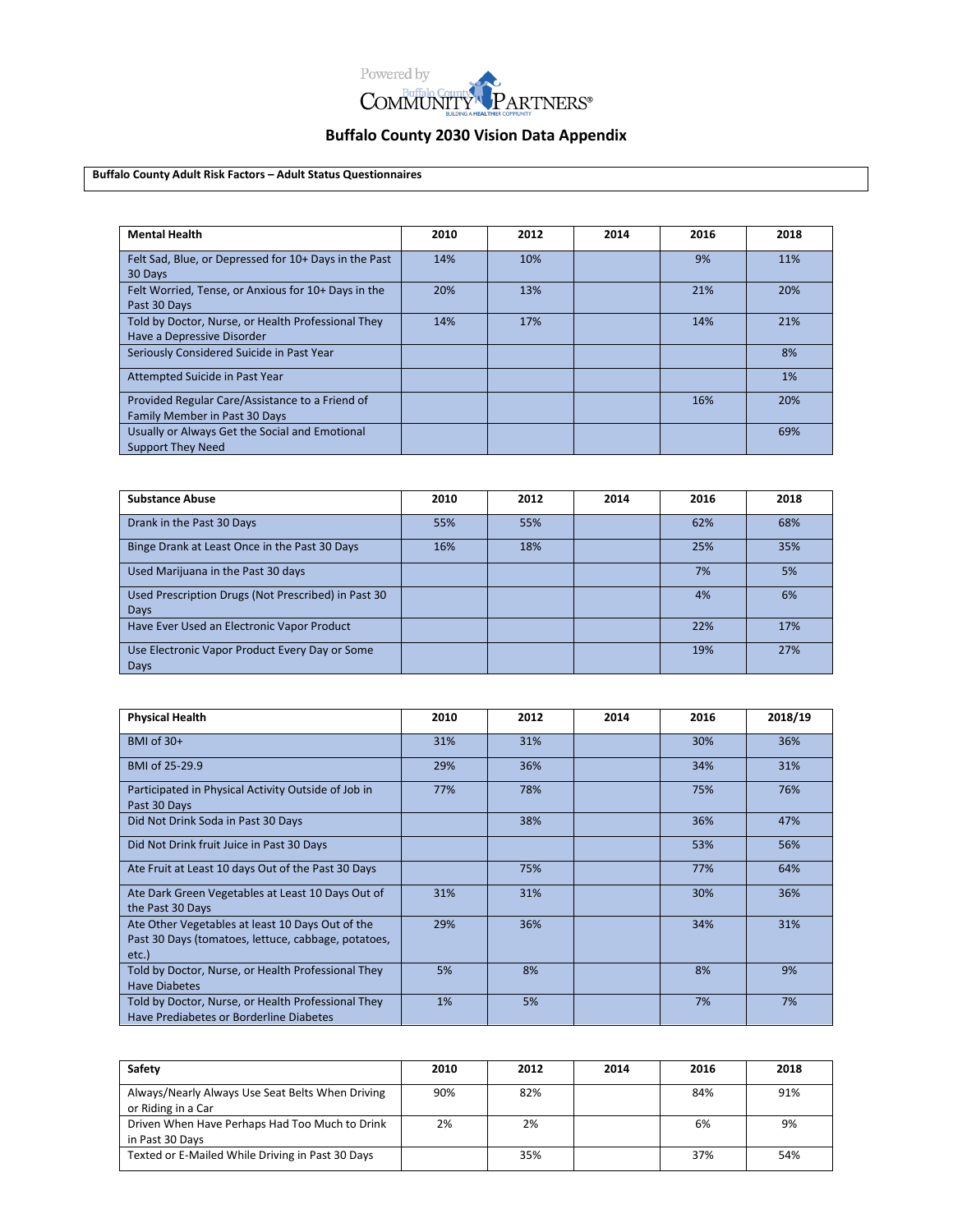

**Buffalo County Youth Risk Factors - Youth Risk Behavior Survey**

| <b>Mental Health</b>                                                    | 2010 | 2012  | 2014 | 2016 | 2018 |
|-------------------------------------------------------------------------|------|-------|------|------|------|
| Felt Sad or Hopeless Almost Every Day for Two<br>Weeks or More in a Row | 21%  | 20%   | 21%  | 24%  | 30%  |
| Seriously Considered Suicide in Past Year                               | 13%  | 14%   | 15%  | 16%  | 20%  |
| Attempted Suicide in Past Year                                          | 9%   | 13%   | 14%  | 13%  | 11%  |
| Electronically Bullied in the past Year                                 | 16%  | 17.1% | 15%  | 16%  | 15%  |
| Bullied on School Property in Past Year                                 | 22%  | 22%   | 22%  | 21%  | 23%  |

| <b>Substance Abuse</b>                              | 2010 | 2012 | 2014 | 2016 | 2018 |
|-----------------------------------------------------|------|------|------|------|------|
| Drank in the Past 30 Days                           | 20%  | 21%  | 19%  | 21%  | 19%  |
| Binge Drank at Least Once in the Past 30 Days       | 12%  | 13%  | 10%  | 12%  | 10%  |
| Used Marijuana in the Past 30 days                  | 10%  | 11%  | 10%  | 9%   | 9%   |
| Used Prescription Drugs (Not Prescribed) in Past 30 |      |      | 4%   | 5%   | 4%   |
| Days                                                |      |      |      |      |      |
| Used an Electronic Vapor Product One or More Days   |      |      | 17%  | 14%  | 28%  |
| in Past 30 Days                                     |      |      |      |      |      |
| Used Electronic Vapor Product Three or More Days    | 20%  | 21%  | 19%  | 21%  | 19%  |
| in Past 30 Days                                     |      |      |      |      |      |

| <b>Physical Health</b>                                                                 | 2010 | 2012 | 2014 | 2016 | 2018 |
|----------------------------------------------------------------------------------------|------|------|------|------|------|
| BMI of $30+$                                                                           | 8%   | 10%  | 10%  | 11%  | 11%  |
| BMI of 25-29.9                                                                         | 14%  | 16%  | 18%  | 18%  | 18%  |
| Physically Active 60+ Minutes Every Day of Past<br>Week                                | 32%  | 34%  | 37%  | 33%  | 33%  |
| Spend 4 or More Hours on Video Games, Computer,<br>or Smartphone on Average School Day | 10%  | 14%  | 16%  | 21%  | 21%  |
| Spend 4 or More Hours Watching Television on<br>Average School Day                     | 10%  | 9%   | 6%   | 7%   | 6%   |
| Did Not Drink Soda in Past Week                                                        | 19%  | 24%  | 25%  | 28%  | 29%  |
| Drank 100% Fruit Juice At Least Once in Past Week                                      | 79%  | 74%  | 73%  | 66%  | 64%  |
| Ate Fruit At Least Once in Past Week                                                   | 89%  | 90%  | 91%  | 91%  | 92%  |
| Ate Green Salad At Least Once in Past Week                                             | 63%  | 64%  | 58%  | 62%  | 60%  |
| Ate Other Vegetables At Least Once in Past Week                                        | 85%  | 85%  | 84%  | 83%  | 83%  |

| Safety                                                           | 2010 | 2012 | 2014 | 2016 | 2018 |
|------------------------------------------------------------------|------|------|------|------|------|
| Most of the Time/Always Wear a Seat Belt when<br>Riding in a Car | 73%  | 73%  | 78%  | 81%  | 83%  |
| Texted/Emailed while driving in past month                       | 46%  | 51%  | 49%  | 33%  | 36%  |
| Rode in a Vehicle After Driver Had Been Drinking<br>Alcohol      | 20%  | 18%  | 16%  | 17%  | 15%  |
| Drove After Had Been Drinking Alcohol                            | 6%   | 8%   | 7%   | 4%   | 3%   |
| In a Physical Fight in the Past Year                             | 21%  | 19%  | 18%  | 18%  | 17%  |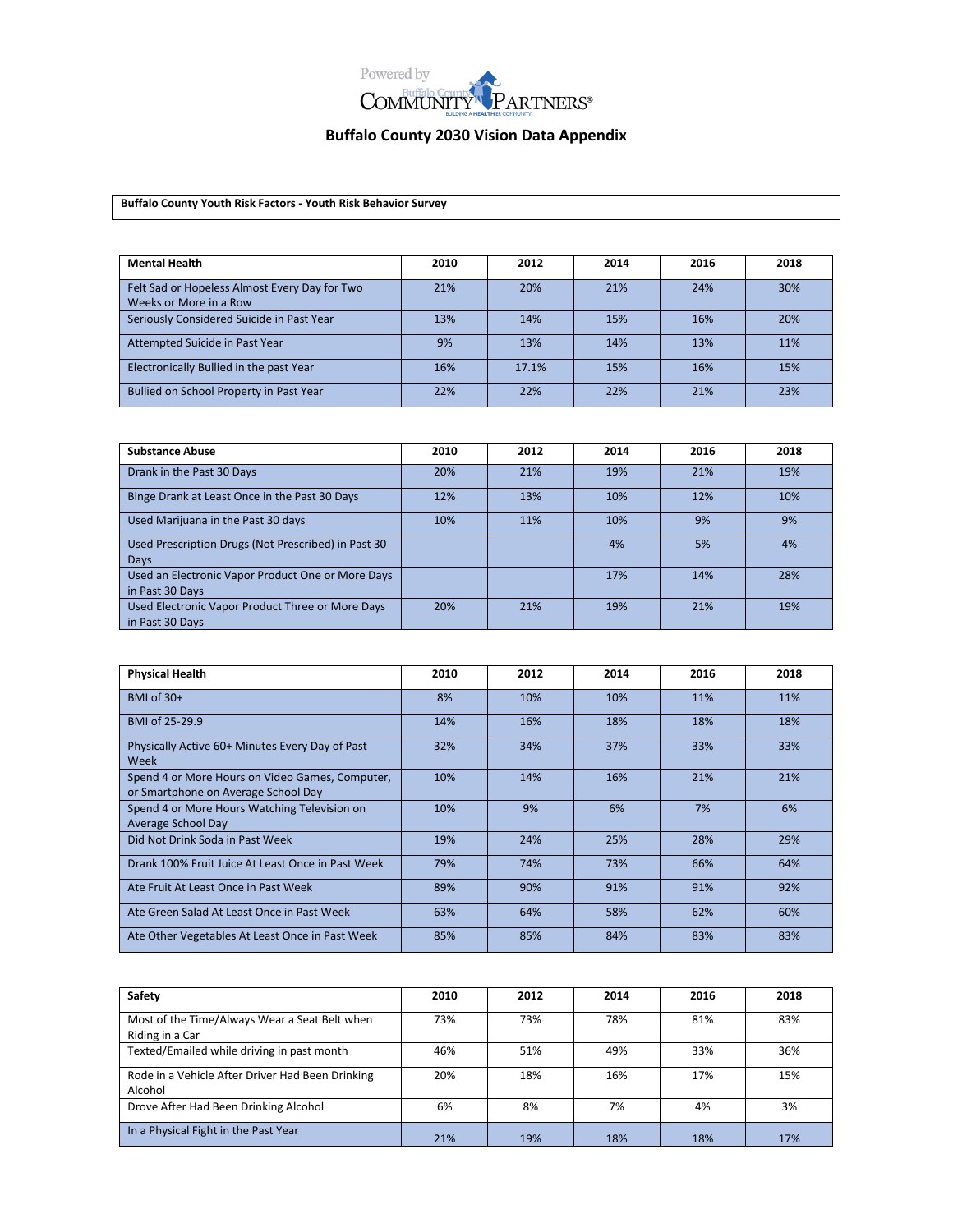

| <b>Sexual/Relationship Violence</b>                                                  | 2010 | 2012 | 2014 | 2016 | 2018 |
|--------------------------------------------------------------------------------------|------|------|------|------|------|
| Have Ever Been Physically Forced to Have Sexual<br>Intercourse When Not Wanted       | 9%   | 8%   | 8%   | 9%   | 7%   |
| Have Ever Been Forced to do Sexual Things When<br>Not Wanted in Past Year            |      |      |      | 9%   | 9%   |
| Have Ever Been Forced to do Sexual Things by<br>Someone They Are Dating in Past Year |      | 5%   | 5%   | 5%   | 4%   |
| Have Ever Been Physically Hurt by Someone They<br>Are Dating in Past Year            | 8%   | 5%   | 5%   | 3%   | 4%   |
| Drank or Used Drugs Before Last Time Had Sexual<br><b>Intercourse</b>                | 4%   | 5%   | 5%   | 4%   | 5%   |

| Perceived Risk from Substance Abuse - Nebraska Risk and Protective Factor Student Survey |           |      |      |      |            |      |      |      |      |            |      |      |      |      |      |
|------------------------------------------------------------------------------------------|-----------|------|------|------|------------|------|------|------|------|------------|------|------|------|------|------|
| <b>Experiences at School</b>                                                             |           |      |      |      |            |      |      |      |      |            |      |      |      |      |      |
|                                                                                          | 8th Grade |      |      |      | 10th Grade |      |      |      |      | 12th Grade |      |      |      |      |      |
|                                                                                          | 2010      | 2012 | 2014 | 2016 | 2018       | 2010 | 2012 | 2014 | 2016 | 2018       | 2010 | 2012 | 2014 | 2016 | 2018 |
| Taking 1 or 2<br>Drinks of Alcohol<br>Nearly Every Day                                   | 35%       | 33%  | 40%  | 36%  | 32%        | 28%  | 27%  | 22%  | 37%  | 31%        | 30%  | 24%  | 24%  | 27%  | 29%  |
| Having 5+ Drinks<br>of Alcohol 1 or 2<br>Times a Week                                    | 50%       | 49%  | 56%  | 56%  | 44%        | 50%  | 49%  | 40%  | 57%  | 42%        | 42%  | 43%  | 40%  | 47%  | 40%  |
| <b>Trying Marijuana</b><br>Once or Twice                                                 | 45%       | 36%  | 44%  | 27%  |            | 30%  | 29%  | 29%  | 24%  |            | 20%  | 22%  | 18%  | 17%  |      |
| Smoking<br>Marijuana<br>Regularly                                                        | 82%       | 73%  | 76%  | 50%  | 51%        | 62%  | 60%  | 58%  | 40%  | 39%        | 45%  | 50%  | 43%  | 27%  | 29%  |
| <b>Using Prescription</b><br>Drugs Without<br>Doctor's Direction                         | 58%       | 57%  | 66%  | 61%  | 62%        | 58%  | 64%  | 63%  | 62%  | 67%        | 55%  | 64%  | 55%  | 57%  | 71%  |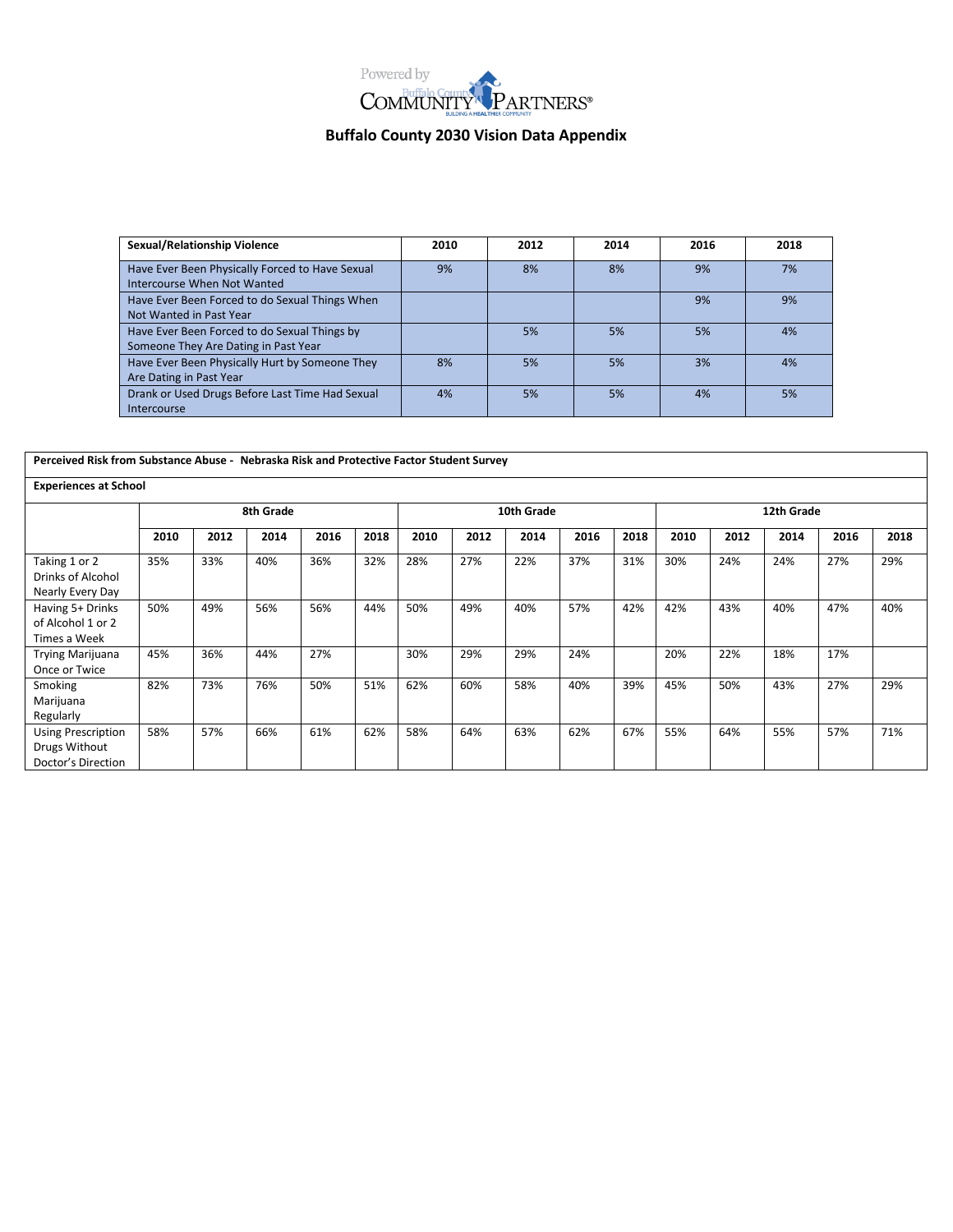

| Youth Protective Factors - Nebraska Risk and Protective Factor Student Survey |           |      |      |      |            |            |      |      |      |            |            |      |      |      |      |  |
|-------------------------------------------------------------------------------|-----------|------|------|------|------------|------------|------|------|------|------------|------------|------|------|------|------|--|
| <b>Experiences at School</b>                                                  |           |      |      |      |            |            |      |      |      |            |            |      |      |      |      |  |
|                                                                               | 8th Grade |      |      |      | 10th Grade |            |      |      |      | 12th Grade |            |      |      |      |      |  |
|                                                                               | 2010      | 2012 | 2014 | 2016 | 2018       | 2010       | 2012 | 2014 | 2016 | 2018       | 2010       | 2012 | 2014 | 2016 | 2018 |  |
| Grades were A's<br>and B's                                                    | 81%       | 79%  | 85%  | 81%  | 78%        | 81%        | 77%  | 79%  | 84%  | 79%        | 75%        | 84%  | 81%  | 81%  | 83%  |  |
| Interesting<br>Courses                                                        | 36%       | 39%  | 39%  | 27%  |            | 36%        | 25%  | 23%  | 34%  |            | 29%        | 28%  | 38%  | 32%  |      |  |
| Learning<br>Important for<br>Future                                           | 78%       | 72%  | 73%  | 64%  |            | 55%        | 55%  | 46%  | 58%  |            | 57%        | 48%  | 40%  | 49%  |      |  |
| Enjoy Being in<br>School                                                      | 47%       | 46%  | 47%  | 39%  |            | 38%        | 34%  | 33%  | 37%  |            | 36%        | 31%  | 41%  | 34%  |      |  |
| Teacher<br>Acknowledgement                                                    | 74%       | 73%  | 80%  | 78%  |            | 66%        | 61%  | 65%  | 73%  |            | 76%        | 75%  | 67%  | 75%  |      |  |
| Chances to Get<br>Involved                                                    | 97%       | 95%  | 95%  | 95%  |            | 94%        | 95%  | 98%  | 97%  |            | 94%        | 93%  | 97%  | 94%  |      |  |
| Chances to Talk<br>with Teachers                                              | 86%       | 85%  | 89%  | 85%  |            | 81%        | 83%  | 88%  | 86%  |            | 91%        | 91%  | 90%  | 83%  |      |  |
| Feel Safe                                                                     | 91%       | 90%  | 95%  | 93%  | 91%        | 87%        | 92%  | 88%  | 89%  | 84%        | 90%        | 94%  | 91%  | 88%  | 88%  |  |
| Okay to Cheat                                                                 | 13%       | 8%   | 5%   | 13%  |            | 32%        | 24%  | 25%  | 23%  |            | 31%        | 28%  | 32%  | 25%  |      |  |
| <b>Experiences with Family</b>                                                |           |      |      |      |            |            |      |      |      |            |            |      |      |      |      |  |
|                                                                               | 8th Grade |      |      |      |            | 10th Grade |      |      |      |            | 12th Grade |      |      |      |      |  |
|                                                                               | 2010      | 2012 | 2014 | 2016 | 2018       | 2010       | 2012 | 2014 | 2016 | 2018       | 2010       | 2012 | 2014 | 2016 | 2018 |  |
| Parents Know<br>Where I Am                                                    | 93%       | 94%  | 94%  | 94%  |            | 90%        | 88%  | 91%  | 93%  |            | 80%        | 86%  | 89%  | 86%  |      |  |
| Clear Substance<br>Use Rules                                                  | 92%       | 95%  | 97%  | 91%  |            | 92%        | 92%  | 90%  | 91%  |            | 89%        | 88%  | 88%  | 87%  |      |  |
| Help for Personal<br>Problems                                                 | 84%       | 82%  | 89%  | 87%  | 84%        | 74%        | 77%  | 79%  | 84%  | 80%        | 79%        | 76%  | 78%  | 82%  | 82%  |  |
| Ask About<br>Homework                                                         | 94%       | 93%  | 93%  | 91%  |            | 81%        | 82%  | 83%  | 87%  |            | 73%        | 76%  | 64%  | 78%  |      |  |
| Important to be<br>Honest With<br>Parents                                     | 93%       | 93%  | 95%  | 92%  |            | 85%        | 87%  | 88%  | 90%  |            | 85%        | 86%  | 88%  | 86%  |      |  |
| <b>Discussed Dangers</b><br>of Alcohol                                        | 53%       | 52%  | 58%  | 42%  | 44%        | 48%        | 53%  | 48%  | 43%  | 38%        | 43%        | 44%  | 40%  | 35%  | 47%  |  |
| <b>Experiences with Communities</b>                                           |           |      |      |      |            |            |      |      |      |            |            |      |      |      |      |  |
|                                                                               | 8th Grade |      |      |      |            | 10th Grade |      |      |      |            | 12th Grade |      |      |      |      |  |
|                                                                               | 2010      | 2012 | 2014 | 2016 | 2018       | 2010       | 2012 | 2014 | 2016 | 2018       | 2010       | 2012 | 2014 | 2016 | 2018 |  |
| Hard to Buy<br>Alcohol From                                                   | 90%       | 88%  | 89%  | 88%  |            | 81%        | 86%  | 85%  | 85%  |            | 82%        | 88%  | 82%  | 83%  |      |  |
| Store                                                                         |           |      |      |      |            |            |      |      |      |            |            |      |      |      |      |  |
| Caught by Police if<br><b>Drinking</b>                                        |           | 54%  | 59%  | 61%  |            |            | 36%  | 33%  | 53%  |            |            | 25%  | 27%  | 43%  |      |  |
| Caught by Police if<br>Drinking and<br><b>Driving</b>                         |           | 77%  | 80%  | 80%  |            |            | 63%  | 62%  | 77%  |            |            | 56%  | 53%  | 72%  |      |  |
| Caught by Police if<br>Smoking<br>Marijuana                                   |           | 67%  | 72%  | 72%  |            |            | 43%  | 40%  | 56%  |            |            | 33%  | 35%  | 48%  |      |  |
| Adults I Can Talk<br>To                                                       |           | 68%  | 77%  | 67%  |            |            | 64%  | 65%  | 64%  |            |            | 55%  | 68%  | 53%  |      |  |